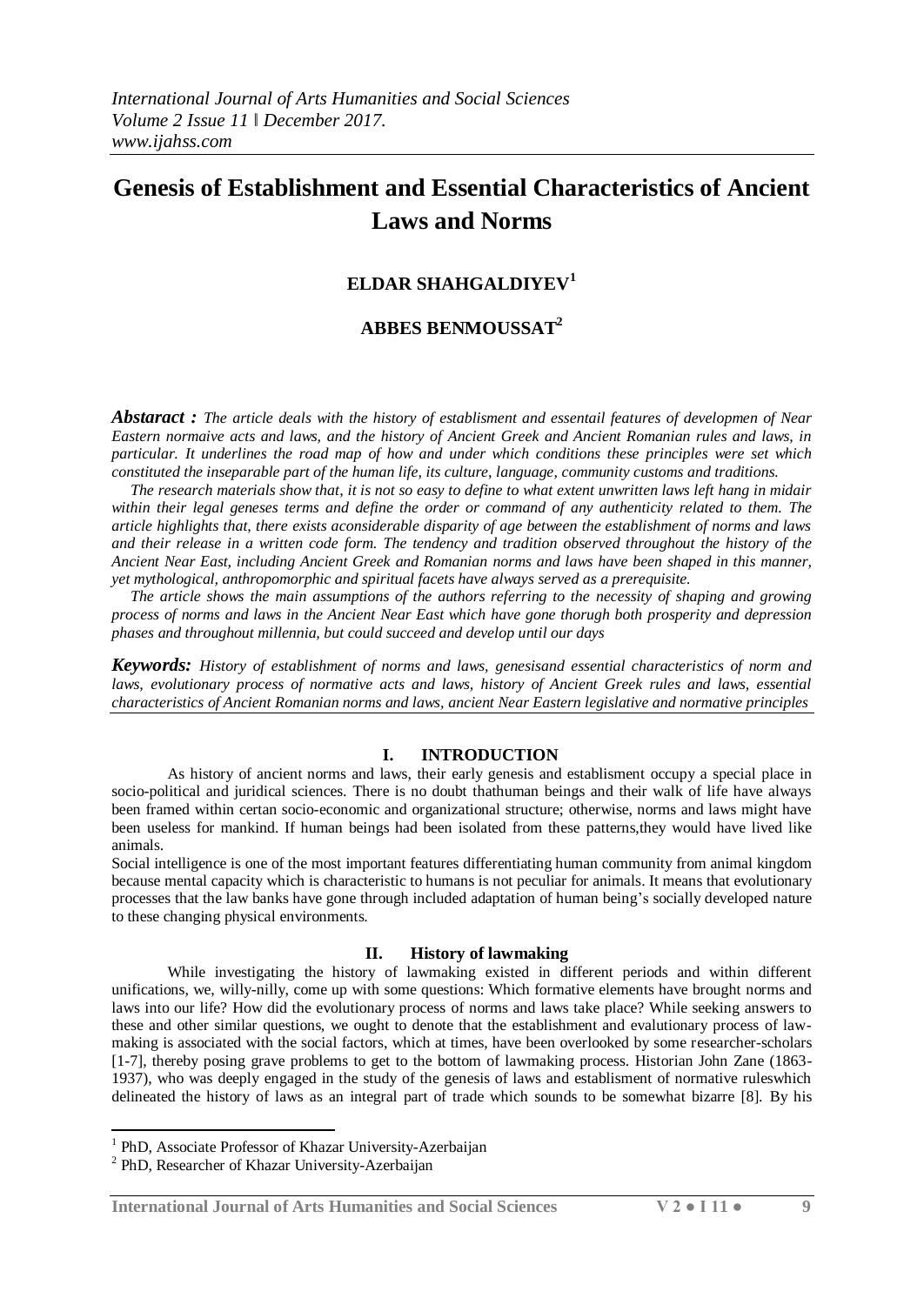opinion, these laws were more identical with the established trade norms within which the trading interrelations developed at that time.

 Animals are used to follow the rules and norms by the inherent them inborn insticts and they usually follow the actions which are anticipated in certainn conditions to do so whereas human beings' behaviour may possibly include some deviations from the rules wich aremostly peculiar to them. If humans had followed the same principles as animals had in abiding the established norms and laws, it would have not been necessiated the emergence of changing rules, norms and laws overtime. The likely necessity of shaping and growingprocess which continued in close touch with social adaptation allows us to draw some rational conclusions:

- a. By nature, a human being is a sole social creature to be considered as a fundamental fact throughout the history and genesis of establishment of norms and laws;
- b. Social reasoning and struggling for better life by humans have always inherted the processes of adaptation and change all surroundings which have served as the initial and physical prerequisites for the establishment of norms and laws;
- c. By their nature norms and laws are considered as by-products of a human activity and the results of his/her mental reasoning. They are primarily related to the "*universitas" (or bundle)*of rights and duties or *"universitas juris"* [9, p.158] belonging to some individuals experiencing them in their own life without the likely facts that human beings could not have the university of rights and duties;
- d. Due to changeable features of human intelligence, norms and laws have always gone through development and evolutionary phases which simultaniously passed the entire aggregate of responsibilities -momentous duties and the virture of the same legal capacities;
- e. Historical roots of norms and laws are associated with ongoing myriad physical and mental processes of human beings who closely interacted with nature and other community members.
- f. Genesis of norms and laws is not only related to the quality of human intellect to be obedient to law, but also to the matter of necessity of human conducts;
- g. Establishment of primary norms and laws and their application constitute the fundamentals of morals, religions, emotions and senses, habitual thoughts resulting from general human practice.

#### **III. Written and oral norms and laws**

 Despite the times past, a human being's "physical structures" (all acts, ancestral rules, birth, feeding, growing, and death) remain intact. It is because a human being's mental development has always been supernatural phenomenon for its material life. Thus, physical frames of a human entity and realized activities by him or her have always been the main reasons for the rise and development of norms and laws, though there is a big difference between the social norms or rules and written laws.

 The two different characteristics of norms and laws also conceptualize the requirements of "written rules and laws". Yet, it is not our intent to research when norms and laws had been published as codes, but what matters to us is their history of development and essential peculiarities.

Initially, this concept standed for "law or rule of life" relating to "Themis" and "Themistes" that had been deified in the ancient Greek mythology ("Θέμις" θiːmɨs-derives from ancient greek of "Titaness" and means "a good counselor or advisor"). She was also personified as divine orders, natural laws and cutoms and traditions...later "Themis" or "Themistes" was no longer associated with the orders developed and set out by people, instead she was related to divine concept of shrines, namely, either to Pantheon - where all goddesses were believed to be buried or to the "God of Justice", even in "Iliad" she was portrayed as the helper of Zeus[9]. Therefore, this study necessitated some social relations to be preconditioned in the establishment of law concept. These social relations include: a) social factors, development and progress history of humankind ("via dolorosa" – from slavery to freedom), contraty to animals, "rude" and "disobedient" spirit of humans, ability to create and re-create, inability of humans to create "artificial shelter"; b) religoius factors; c) necessity to regulate trading relations

#### **IV. Evolution of laws in the Ancient East and some research hisories**

 Evolutionary history of laws in the Ancient Near East is associated with ethical relations, the history of science and politics. The relations in point of time, circumstance and material object, of course, assume more importance. Obviously, the theory of factors takes up wide space in the establishment history of laws, nonetheless, we are of the opinion that the need to find out determinant of this process has been emerged form the relations between human and human, and human and nature, irrespective of whether to live in a cave or in a house.

 Association between the establishment of law concept and contract law does not necessarily contain sufficient historical sources, for any "enforceable contract is specifically different... and we certainly can not collate the history of law with that of jurisprudence. [10, p.p.9-10]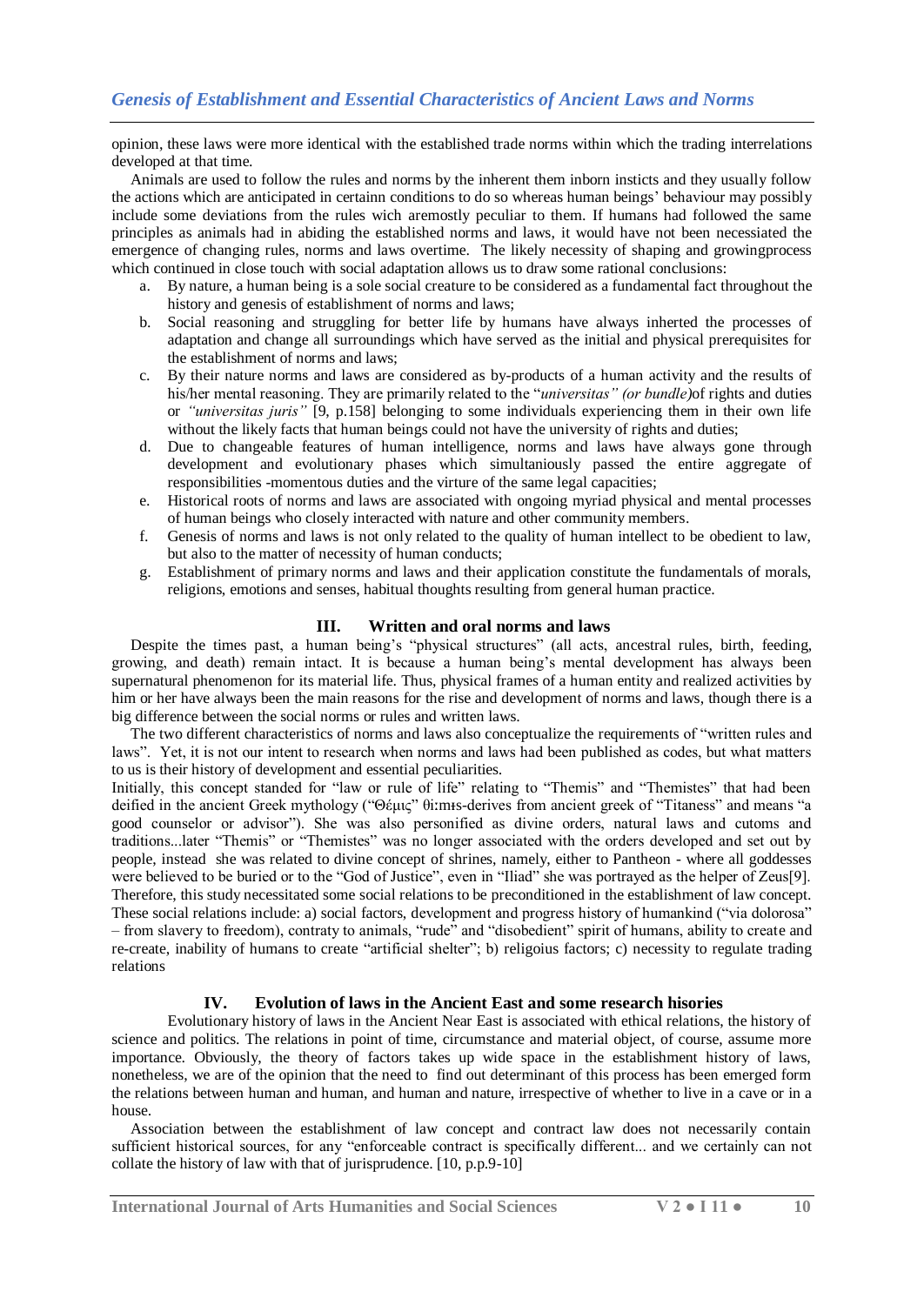### *Genesis of Establishment and Essential Characteristics of Ancient Laws and Norms*

 Another issue relates to the study of a complex of reasons that determined development and evolutionary process of normative acts and laws in five civilizations (including Hammurabi's Babylonian Empire), namely in Mesopotamia, ancient Egypt, ancient Hebrew history, the Hittite Empire[10, 11,12, 13]thatexisted during the Bronze Age (1600-1178 B.C.E.) and covered the territory what is presently Turkey, Syria and Lebanon, including but not limited to Ancient Greek and Rome. "To be more precise, what we know about the Ancient Near East dates back to the V – IV millennium BC, and spells out information gathered from the excavation works conducted to the early human settlements in ancient Sumer, Palestine (in the vicinity of Yerikhon), in southern Turkey (Anatolia). These circumstances called for some certain tribal customs and rules to be observed. From the west to the east, historical map of the Ancient Near East covered Tunis (capital – Carthage), modern China, Indonesia and Japan; from the south to the north it stretched from modern Ethiopia to the Caucasian mountains and the southern coasts of the Aral Sea. This vast geographical area was once home for numerous states of influential power – the Ancient Egyptian kingdoms, the Babylonian Empire, the Hittite Empire, the Great Assurian Empire, Urartu, Phoenicia (the costs of the Aral Sea), including small states in Syria, Palestine, Troy, Phrygia, Lidia (last two territories are presently Asia Minor), Elamite I (on the Iranian plateau), Aratta, which was surrounded by the Urmia Lake (some foreign scholars consider Arrata to be part of Afghanistan), including but not limited to, the Great Persian Monarchy which entailed, in the whole or in part, the states of Middle East, Central Asia, India, China, Korea and southeastern Asia.[15, (стр.) p.4]. " The particulars with reference to the early norms and laws on this area are certainly associated with the ancient Egyptian, Babylonian, Indian and Chinese sources. Establishment of normative rules and laws, as a whole, calumniate in the "introduction of jurisprudence and code".... that is why, when the researchers allude to the Roman Laws, they mostly use the language that was employed in written "Twelve Tables"[9, p.1].For example, in Egypt, during this period, legal norms regarding land property, taxation, etc. were outlined. Tax collectors in then-fully centralized government appear to have concentrated more superior power in their hands; what took priority over any other matter within this society was the belief that advocated "*pharaoh be law itself".*

 Furthermore, military practices grew into a more developed shape. With the increased jurisdiction of the kings, the governors in charge of the ancient public orders were also being dislodged, the roots of conception of normative rules, laws and of jurisprudence, on the other hand, grew down. Four inextricably intertwined tendencies observed during this particular period which took high precedence:

- firstly, the concept of normative rules and law were not fully constructed, for the great mass of population which were still going on by the principlesof religion;
- secondly, it was not that difficult to rule the population with central government which was represented by the opulent;
- thirdly, perfection of normative rules and laws had not yet evolved into a social fact;
- lastly, due to their rudimentary patterns, rights and freedoms did not allow the norms to shape and the laws to develop.

 One of the most characteristic features of the ancient norms and laws is associated with their usage by the privileged ones as an instrument calumniate intelligence. Of course, being free from central government would have revivified all legal institutions and economic life. In fact, exchange of local goods became a far-reaching activity. In most cases new polices were sprang up from those communities where all common norms and laws were complied with. Endeavors to unite the country and whittle down the nomarchs' powers were markedly escalating. However, newly emerging social norms and laws were still seen as incompatible.

 Another issue also arouses interest: it is the historicity of establishment of norms and laws and the conditions of their transfer into the written codes.There is a considerable disparity of age between the establishment of norms and laws and their release in a written code form. It is true that tendency and tradition observed throughout the history of the Ancient Near East have been shaped in this manner, yet mythological, anthropomorphic and spiritual facets have always served as a prerequisite. *Upholding the supremacy of class, spirit, and tribe have more preponderated over the establishment of written normative rules and laws.*For instance, in ancient Greece, there were some common peculiarities of assemblies which played a decisive role in Greek society of the period. A general custom required a prior judicial sentence as a priori reasoning. This judgement was also expected to confirm a custom or punish its breach; it meant that, the historical reality was shaping the circumstance in which the early norms and laws were unfolding. At the same time, the notion of a supernatural presidency over the State and all races came forth. The execution of all races and sacrifices by men in accordance with the common principles, purifications of these rituals, as well punishments inflicted for being disrespectful, either involuntarily or neglectfully, were assumed to be imperative measures.

 According to Henry Sumner Maine (1822-1888- England), the "sacra gentilicia" – the key role of tribes played in the establishment of the early Greek normative rules, laws and wills, which are frequently remembered in classical Greek literature, had gained a unanimous approval of society. By his opinion, punishments imposed in respect of disobedience to norms and laws where they had been established, rules with reference to solemnization of matrimony, and the funeral ceremonies of the dead men, and other ceremonies

**International Journal of Arts Humanities and Social Sciences V 2 ● I 11 ● 11**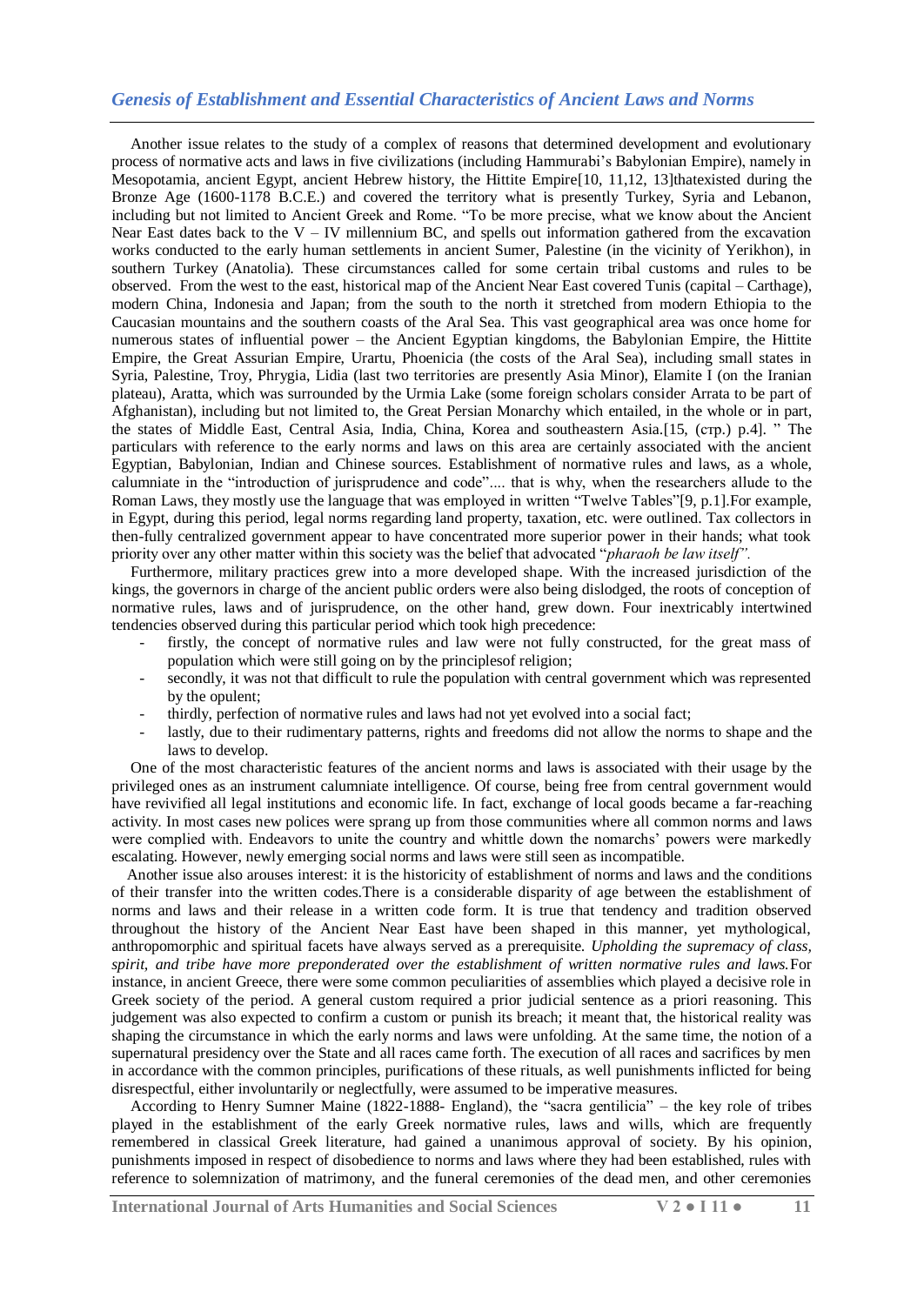alike were the framework of religious and customary features which were created by special men prior to jurisprudence. Hereby, the varieties of all essential normative rules and laws applied to everyone pave the way their distinctive features to come into existence beforehand. Yet,S. Maine tends to prove the absence of jurisprudence, lawmakers, and of their arduous brain-racking on laws in the infancy of mankind[9, p.1].

We think that the mutation of customs into norms and laws had not been that easy (it is much more likely to be identical to practices). It is very hard to define to what extent unwritten laws left hang in midair within their legal geneses terms and mainly presented the order or command of any authenticity. In his "Ancient Law, its connection with the early history of society and its relation to modern ideas" (published in London) [9] Henry Sumner Maine's reference to associate the history of ancient Roman norms and laws and their development tendency mostly with religious and customary practices had been turned down by many scholars, including German historians and jurists, Friedrich Carl von Savigny (1779-1861) and William Holloway (1829-1893) [10].They think that "the foreign elements' interference in the establishment process of the ancient Greek and Roman norms and laws have been overlooked by Henry Sumner Maine [10, p.49]. Furthermore, they stated that classification of norms and laws according to the names of any class or event did not entitle them to the right to live. "In our point of view, neighboring, trade and other relations of any nature among communities and tribes give customary or religious appearance to the laws, but they are unable to keep these laws away from foreign impacts; thus, it would be wrong to ascribe the establishment of the ancient Greek and Roman laws to the only one person. The evolution of intrastate laws may seem to be alien and enervate socio-political phenomena, but this processcannot be entirely isolated from the mutual relations and harmony of life" [10, p.51]. In fact, there were a lot of mismatches between the real life and formulation of norm and laws. We can generally underline the following main peculiarities of the development history of Ancient Greek rules and laws:

- 1. Existing high discrepancies between the set of reforms and norm and laws of Ancient Greece, we face with actual situation where these regulations related reforms have incompatible nature with old norms and laws of the time;
- 2. Diversity of social stratifications in the country led to incompatible development of normative rules and law concepts;
- 3. Irrespective of written property regulations, it was early days to speak about a broad range of rights bestowed upon citizens;
- 4. Family and inheritance rules and laws were of obligatory nature, nevertheless by legislative rules women were still dependent members of family and equality was out of question;
- 5. Criminal law seemed to be improved and it encompassed a range of punishments including death penalty. However, all was designed to torture offenders rather than preventing wrongdoings;
- 6. Although judicial system reserved the right to appeal, not all citizens were eligible for full citizenship.

 All these peculiarities make a testimony that, realization the thoughts of ruling class through normative rules and laws assumed more sporadic, subjective and individual character, rather be fixed by their nature. Moreover, they were not too much distanced yet from the existing social customs and rules which were inherent for the society of that period.

 While analyzing the common and diverse feature between the Greece and Roman norms and laws, we find out that, the emergence and development history of norms and laws in Ancient Rome had its own peculiar characteristics; they were more inclined to draw demarcation line between public and private norms and laws. Moreover, these setting were more formal and in writing than the ones that Greece owned. These Romanian norms and laws had the following essential characteristics:

- 1. The formula of these norms and laws has been built on creation, development and judgement systems;
- 2. Private and public norms and laws have served as the two main divisions for their emergence;
- 3. The Code of the Laws of the Twelve Tables and the stablished societal rules had epitomized early written laws, decisions adopted by the assembly of the people and the senate, counsels provided by Romanian judges on civil rights and the Romanian community law;
- 4. The Romanian norms and laws turned into the legislative history of the Romanians in the process of development history;
- 5. Initially, rules for possessing property and the relevant law manifested in the Romanian legislation were rich in various legal obligations and a variety of contracts;
- 6. The Roman norms and laws are especially distinguished in attaching a specific attention to responsibilities and inheritance rules and standards;
- 7. During its evolutionary processes the Roman norms and laws benefited from that of other countries and enriched them.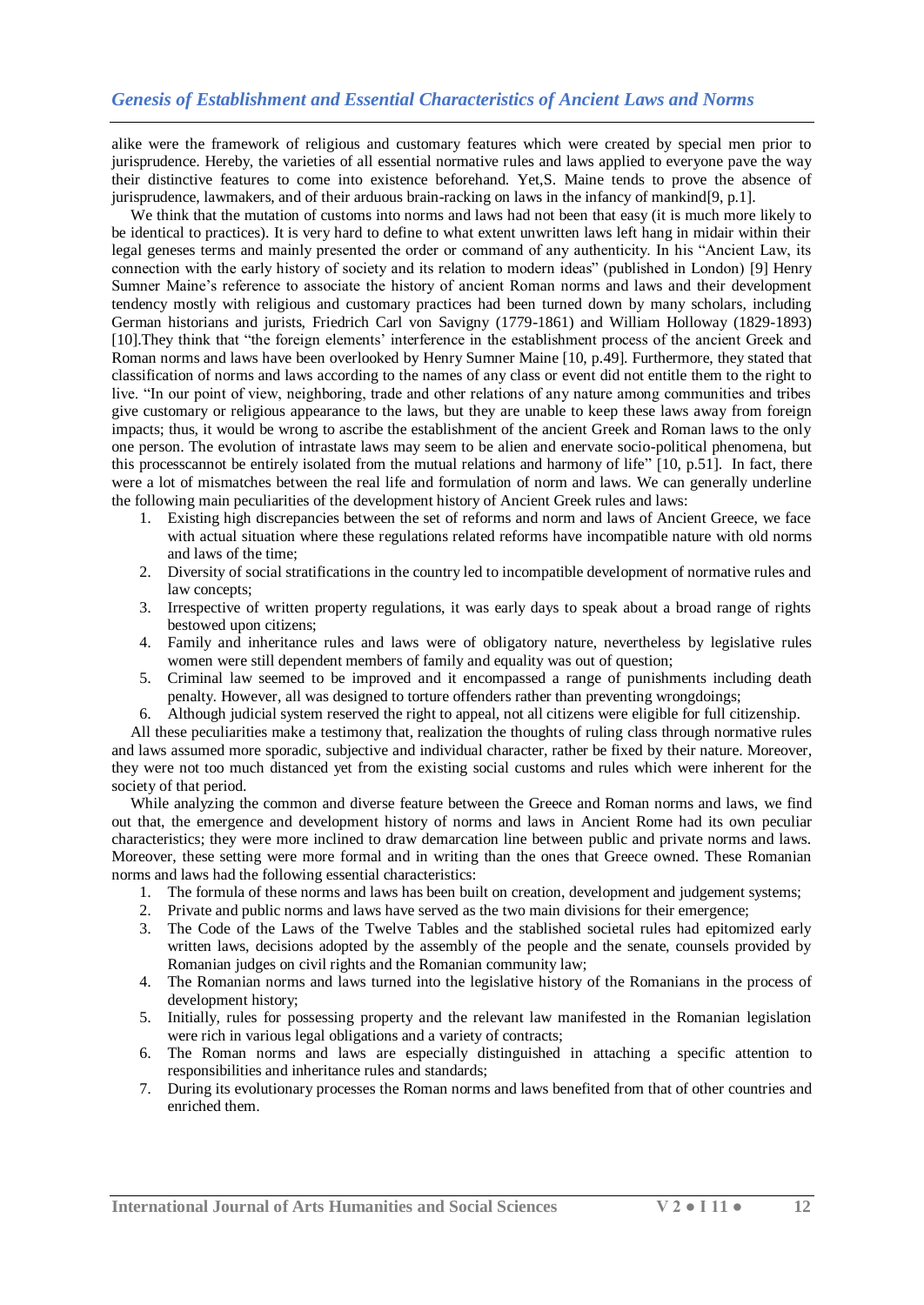#### **Ancient Near Eastern legislative and normative principle and their characteristics**

All in all, ancient Near Eastern legislative and normative principles reflected the following features:

- 1. Establishment of norms and later the laws is related to communal religions, customs and traditions, development of writing system and state, as well as to the processes of transition to class society;
- 2. Declining role of religion in public relations exerted a great deal of influence and significance on the final amount and nature of norms and laws and on their evolutionary processes;
- 3. In their initial stage of establishment, norms and laws served as the main tools to advocate for priorities set by classes, religions, clans and tribes;
- 4. Confrontations and wars arising both amongst and within countries were deemed to have impacted on establishment and modification of norms and laws;
- 5. Norms and laws were considerably associated with evolutionary history of science, politics, and contractual relations;
- 6. Concept of "god" has served as a prerequisite for the establishment of religious rules and religious standards;
- 7. Historical, social, ethno-social, biological, mythological, anthropomorphic and behaviorist factors are believed to be paramount in the establishment of norms and laws.

 In the history of the Ancient Near East, establishment of history of norms and laws, proof of their nature are associated with an array of written rules and laws, and this process was determined towards the end of the IV millennium BC, when early concepts of lawmaking were examined. After many centuries, early written norms and laws emerged. There is no doubt that initial records related to these normative laws date back to ancient civilizations, e.g. India and China. The impact of these civilizations certainly manifests itself in the remnants of legislation which indicates that the Hebrew Bible might have benefited from the sources of European legislation. It is assumed that these relations were not created directly, but created via classical system of Jewish, Greek and Romanian normative rules and laws; and legacy of these systems reflects the relations between two contemporary legislations.

 Nowadays, the key role of classical cultures in interpretation of modern norms and standards, the relevant laws seems to be more compelling. That is to say, establishment of basic principles for them in the Ancient Near East is not a by-product of only one system, but also the interactions between communities of other languages and cultures which have also contributed to this process. By other word, cultural, lingusitic and community intercations serves as major features in commonalities for the development of norms and laws in the Ancient Near East. In this way the norms and laws have gone thorugh both prosperity and depression phases and throughout millennia they succeeded each other and survived until our days. Due to the ups and downs of history, the flow of sources regarding the establishment of the norms and laws has been stauched; at times chronolgy falls back on archival sources related to cultures, politics which have been investigated and uncovered by historians. This also means that it is hard to define the exact date of establishment of norms and laws as an "historic event". Bearing in mind what have been mentioned earlier, we feel the need to take a twopronged approach – in terms of both history and fact about the establishment of norms and laws and as well as the related institutions.

 Historical factor is related to the credibility of information accrued from the investigations into jurisprudence and authoritarian impacts of information, while the second approach is pertinent to the development of written and unwritten rules, norms, laws, judicial system and their powers.

#### **V. Resume**

 *The history of established norms and laws is closely connected with human activities, and the evolutions of human intelligence embracing myriads of centuries. It is one of the major phenomena which from its inception included the multifunctional human interrelations within certain legal frameworks of the time. These events could have not developed without consideration the status and character of the socio-economic processes bypassing the religious, ethnic, anthropological features of the societies in which these social phenomena rose. Evolution of norms and laws are also linked to the history ofwritten rules and lawsthe history of which is determined starting from IV millennium BC when early concepts of lawmaking were examined. Of course, establishment of norms and laws had various history and individualistic features in all Ancient Near Eastern communities. For example, it did not need so much codification in the Ancient Egypt because by their status and positions held in the society, "pharaohs were the laws themselves".By contrast to this, in Ancient Rome the formal principles of normative laws were more rigid and included the private and public norms separately It is assumed that the relations among classical systems of Jewish, Greek and Romanian normative rules and laws were not directly created, but evolved through the diversity of social stratifications, confrontations, history of science, religion, politics, and contractual relations. They also reflected the writing system and the status state regimes, as well as the processes of transitional peculiarities to a class society.*

**International Journal of Arts Humanities and Social Sciences V 2 ● I 11 ● 13**